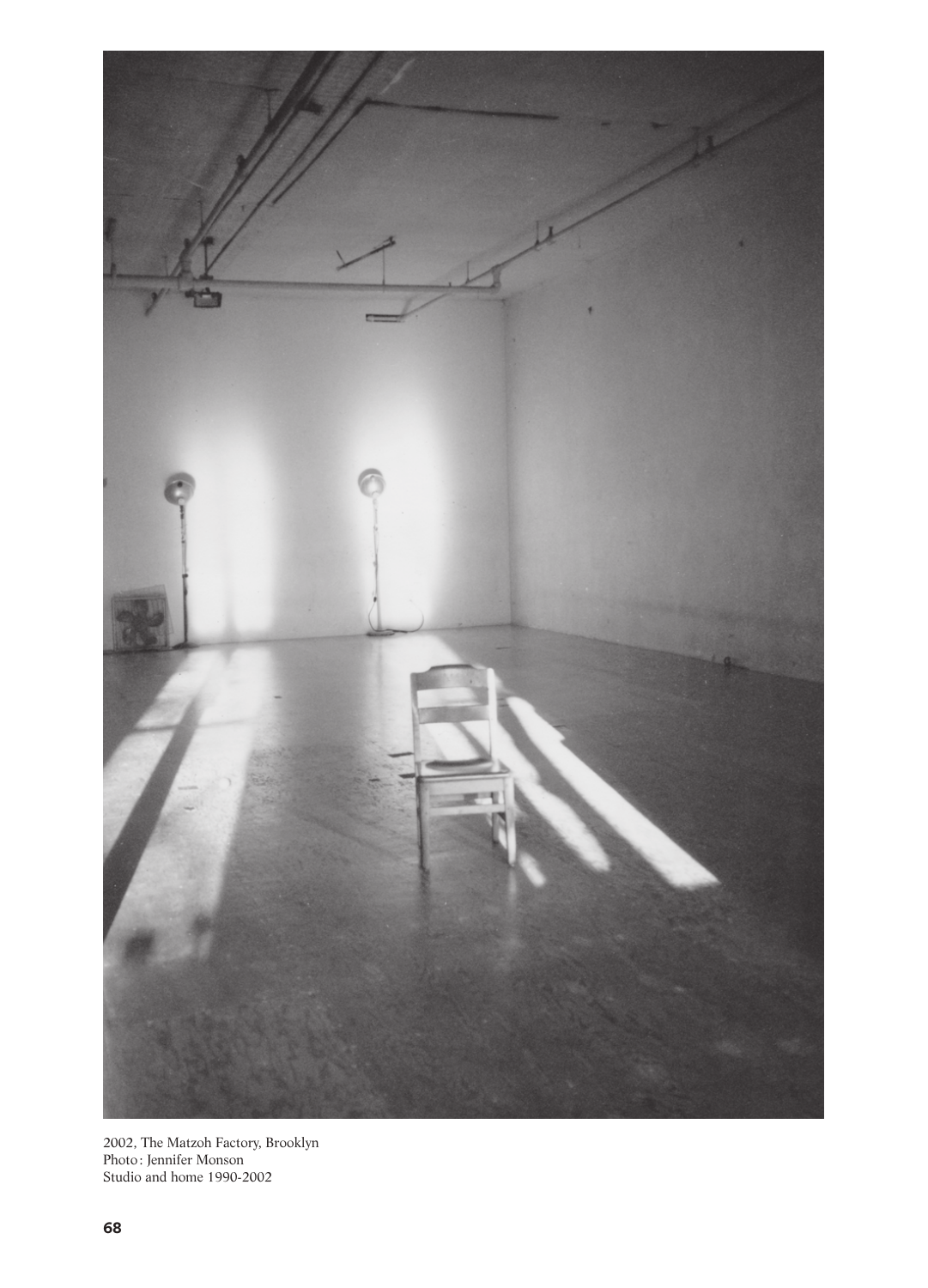## **Matzoh Factory — Jennifer**

## **Monson**

Walk through a zigzagged hallway past some stairs ; enter a pink, bent metal door. The first time I walked into the Matzoh Factory, the south wall was partitioned off with small haphazard rooms. Behind the door to the right was a small alcove with a huge old oak tank. The tank was for the holy water; the rooms separated the different phases of the ritual making of Matzoh.1 There are two pillars, and four windows facing east, and two doors one at each side of the building with large metal latches. My first impulse was that this place was too dark to live and work in. DD convinced me otherwise.

Within a month and a half the south wall had become our kitchen and bathroom with a gold, clawfoot tub. 943 feet became one of the best, sprung dance floors I've ever danced on. Made with the generosity and energy of Stephen Yoshen and our friends.

Eventually we had small bedrooms with loft beds, tucked into the NE and SE corners. One had a half finished circular door, the other a hodgepodge of windows.

Privacy was at a minimum. Intimacy was at a premium. The Matzoh Factory was a space for negotiating the private and the public, the intimacy of difference, and the potential of physical and conceptual space. DD and I grew up there as artists, working collaboratively, separately and supporting the work of other people through workshops, performances, dinner parties and rituals. We developed distinctly different choreographic viewpoints while cultivating shared and separate practices. Our shared practices included Skinner Releasing, Authentic Movement and our commitment to radical values in part influenced by the queer activism of the '90s but also from our profound belief in the body, dancing and choreographic structure to reshape our understanding and assumptions of the world as we experienced it.